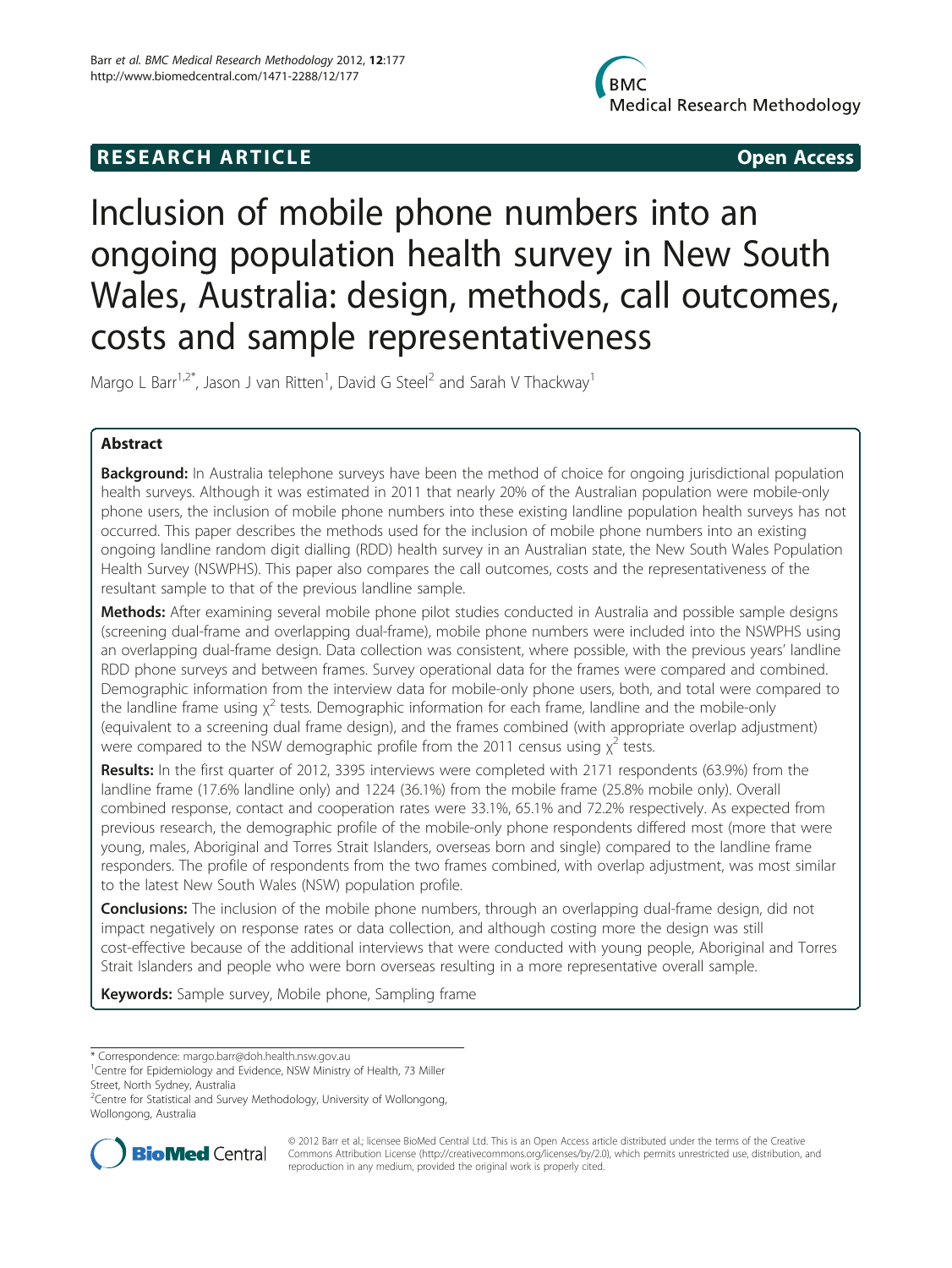## Background

Because of increasing numbers of mobile-only phone users worldwide, currently estimated to be 30.2% in the USA [[1\]](#page-7-0), 13% in Canada [[2](#page-7-0)], 14% - 19% across the UK countries [[3\]](#page-7-0) and 19% in Australia [[4\]](#page-7-0), it has become increasingly difficult to produce unbiased estimates from random digit dialling (RDD) surveys that only target landline phones [[5-7](#page-7-0)]. Consequently there is now substantial international literature on conducting RDD surveys with mobile phone augmentation [[8-12\]](#page-7-0) and the American Association for Public Opinion Researchers (AAPOR) Cell Phone Task Force recommended in their latest report (2010) [[12](#page-7-0)]: "Random digit dialling (RDD) surveys without cell phone augmentation should in their methods report how they have produced unbiased estimates without the cell phone only segment".

In Australia landline telephone surveys have been the method of choice for ongoing population health surveys [[13-18](#page-7-0)]. Although the rate of mobile-only phone users was estimated to be nearly 20% in 2011 [\[4](#page-7-0)] the inclusion of mobile-only phone users into these existing landline population health surveys has not occurred. Studies describing the demographic, socio-economic and health profile of mobile-only phone users have been conducted and have shown that mobile-only phone respondents were different to those who had access to a landline phone using face-to-face survey data [[19](#page-7-0),[20](#page-7-0)] and internet panel data [[21\]](#page-7-0).

Two designs for the inclusion of mobile-only phone users into landline RDD surveys have been discussed in the literature: screening dual-frame design and overlapping dual-frame design [[6\]](#page-7-0). The screening dual-frame design attempts to remove any overlap units usually by screening for telephone ownership prior to conducting the survey and then only interviewing mobile-only phone users from the mobile frame. The overlapping dualframe design accounts for the overlap in the weighting by using an average estimator and a compositing factor. The overlapping dual-frame design, although requiring a more complex weighting strategy, has been growing in favour because it has been shown that persons selected through mobile frames (even if they have both mobile and landline phones) differ to persons selected through landline frames [[7\]](#page-7-0).

Two pilots using a dual-frame design had also been conducted in Australia by Pennay in 2010 (700 respondents) and Lui et al. in 2011 (335 females respondents aged 18 to 39 years) [[22](#page-7-0),[23](#page-7-0)]. Pennay [\[22](#page-7-0)] provided particularly useful statistics for planning this study including: the expected numbers of telephone numbers required to get an interview in each of the frames (landline 12 numbers and mobile 25 numbers) and the expected percentage of interviews with persons from landline-only phone households in the landline phone frame (14.5%), and percentage of interviews with mobile-only phone users from the mobile phone frame (27.6%).

This paper describes the methods used for the inclusion of mobile phone numbers into the New South Wales Population Health Survey (NSWPHS), an existing ongoing landline RDD health survey in an Australian state [[13\]](#page-7-0). This paper also compares the call outcomes, costs and the representativeness of the resultant sample to that of the previous landline sample.

## Methods

#### Survey methodology

Since 2002 the health and wellbeing of the New South Wales (NSW) population (7.3 million) has been monitored using the NSWPHS. A representative sample of approximately 15,000 persons are interviewed each year, with equal numbers from each of the strata (health administrative areas) using landline RDD computer assisted telephone interviewing (CATI). The questionnaire includes questions on: health behaviours, health status, social determinants, demographics and phone ownership. The survey has approval from the NSW Population and Health Services Research Ethics Committee. The questionnaires and the data collection methods are available on the survey website [[13\]](#page-7-0).

In order to include mobile only phone users into this existing landline RDD health survey an overlapping dualframe design was chosen. This allowed us to examine the representation of the resultant sample for both an overlapping dual-frame design and, by excluding persons with both mobile phones and landline phones from the mobile frame, a screening dual-frame design.

Details about the procedures for sample generation, sample design, eligibility, sample size, questionnaire, data collection, calling protocol, participant selection and probability of selection weighting for the previous years' landline RDD surveys [\[24-27](#page-7-0)] as well as for each of the phone frames are shown in Table [1](#page-2-0). As shown in Table [1](#page-2-0) the procedures were, where possible, consistent with the previous years' landline RDD surveys and between frames.

## Call outcomes and costing

Operational data for the survey were downloaded. The data included telephone number, number of attempts, details of each attempt (including duration) and final disposition. Although the final disposition codes used for the survey are site specific they can be easily mapped to the AAPOR definitions [[28](#page-7-0)]. These final dispositions were then entered into the AAPOR outcome rate calculator [[29\]](#page-7-0) and all AAPOR levels of response, cooperation, refusal and contact rates were calculated from the groupings of the final dispositions for each frame. Overall rates were then calculated as described in the Non-response in RDD Cell phone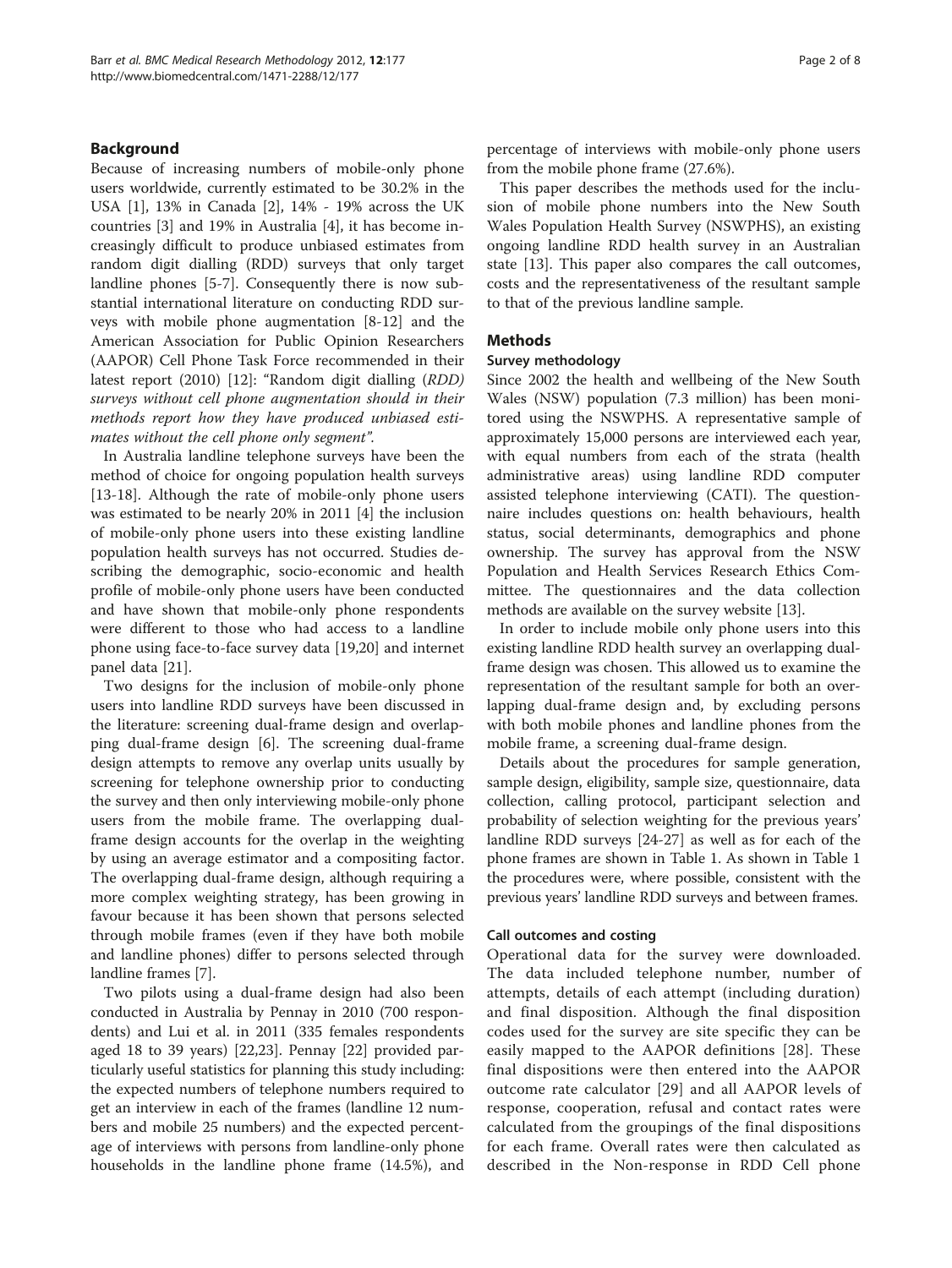| Procedures and               | 2011 NSW Population Health Survey                                                                                                                                                                                                                                                                                                                                                                                                                                                                                             | 2012 NSW Population Health Survey                                                                                                                                                                                                                                  |                                                                                                                                                                                                                                                                                                                                                                                                                           |  |  |  |
|------------------------------|-------------------------------------------------------------------------------------------------------------------------------------------------------------------------------------------------------------------------------------------------------------------------------------------------------------------------------------------------------------------------------------------------------------------------------------------------------------------------------------------------------------------------------|--------------------------------------------------------------------------------------------------------------------------------------------------------------------------------------------------------------------------------------------------------------------|---------------------------------------------------------------------------------------------------------------------------------------------------------------------------------------------------------------------------------------------------------------------------------------------------------------------------------------------------------------------------------------------------------------------------|--|--|--|
| <b>Protocols</b>             | (Landline phone numbers)                                                                                                                                                                                                                                                                                                                                                                                                                                                                                                      | Landline phone numbers                                                                                                                                                                                                                                             | Mobile phone numbers                                                                                                                                                                                                                                                                                                                                                                                                      |  |  |  |
| Sample generation            | Landline RDD sample frame for each of the<br>administrative strata were generated using<br>"best fit" postcodes for the geography<br>(exchange district and charge zone)<br>associated with the Australian<br>Communications and Media Authority<br>(ACMA) phone number ranges for NSW [25].<br>The sample was then randomly ordered<br>within each strata and each number was<br>tested using proprietary software [26] to<br>identify valid and invalid numbers. The<br>resulting valid numbers were used for the<br>study. | Same as for previous landline<br>survey                                                                                                                                                                                                                            | The RDD mobile sample frame was<br>developed using all known<br>Australian mobile prefixes and then<br>using proprietary software [27] each<br>number was tested to identify valid<br>and invalid numbers. A random<br>sample of valid mobile numbers was<br>then provided for the study.                                                                                                                                 |  |  |  |
| Sample design                | Stratified two-stage cluster sample design,<br>with: strata defined by health administration<br>areas; simple random sampling of clusters<br>(household telephone numbers) within each<br>stratum; and simple random sampling of<br>population elements (household residents)<br>within each cluster.                                                                                                                                                                                                                         | Same as for previous landline<br>survey                                                                                                                                                                                                                            | Two-stage cluster sample design<br>with simple random sampling of the<br>mobile telephone numbers (adult<br>population element) and simple<br>random sampling of children in<br>household (child population<br>elements).                                                                                                                                                                                                 |  |  |  |
| Questionnaire                | The questionnaire included questions on:<br>health behaviours, health status, social<br>determinants, demographics (including<br>number of adults and children in the<br>household) and landline phone ownership<br>("How many residential telephone numbers<br>do you have? Do not include mobile<br>phone numbers or dedicated FAX numbers<br>or modems."). The actual questions in the<br>questionnaire are available on the survey<br>website.                                                                            | Same as for previous landline<br>survey except for the addition of<br>two questions on mobile phone<br>ownership ("How many mobile<br>phone numbers do you personally<br>have?" and "Is/are your residential<br>telephone number/s listed in the<br>White pages?") | Same as for previous landline<br>survey the addition of two<br>questions on mobile phone<br>ownership ("How many mobile<br>phone numbers do you personally<br>have?" and "Is/are your residential<br>telephone number/s listed in the<br>White pages?")                                                                                                                                                                   |  |  |  |
| Sample                       | 3000 persons per quarter with equal<br>numbers in each of the strata                                                                                                                                                                                                                                                                                                                                                                                                                                                          | 2000 persons per quarter                                                                                                                                                                                                                                           | 1000 persons per quarter                                                                                                                                                                                                                                                                                                                                                                                                  |  |  |  |
| Ineligible                   | Business landline numbers, non-NSW<br>residential numbers                                                                                                                                                                                                                                                                                                                                                                                                                                                                     | Same as for previous landline<br>survey                                                                                                                                                                                                                            | Business mobile numbers, non-NSW<br>residential mobile numbers or<br>mobile numbers owned by a child<br>under the age of 16 years.                                                                                                                                                                                                                                                                                        |  |  |  |
| Data collection              | Data collection was undertaken using<br>SAWTOOTH WinCati version 4.2 and trained<br>interviewers from the in-house NSW Ministry<br>of Health's CATI facility.                                                                                                                                                                                                                                                                                                                                                                 | Same as for previous landline<br>survey                                                                                                                                                                                                                            | Same as for previous landline<br>survey                                                                                                                                                                                                                                                                                                                                                                                   |  |  |  |
| <b>Calling protocol</b>      | The interviewers rang the randomly ordered<br>landline numbers consecutively to try and<br>contact households and convince the<br>household and the respondent to<br>participate in the survey. Up to 12 attempts<br>were made to establish contact and if<br>possible secure an interview with the<br>selected respondent within a household.                                                                                                                                                                                | Same as for previous landline<br>survey                                                                                                                                                                                                                            | The interviewers rang the randomly<br>ordered mobile phone numbers<br>consecutively to try and contact the<br>owner of the phone. Because<br>mobile numbers could be located<br>anywhere in Australia initial calls<br>were timed to accommodate<br>different time zones across Australia.<br>Up to 12 attempts were made to<br>establish contact and if possible<br>secure an interview with the mobile<br>phone holder. |  |  |  |
| <b>Participant selection</b> | One person from the household was<br>randomly selected for inclusion in the<br>survey. If the selected respondent was a<br>child under the age of 16 years, a parent<br>or carer completed the interview on their<br>behalf.                                                                                                                                                                                                                                                                                                  | Same as for previous landline<br>survey                                                                                                                                                                                                                            | The mobile phone holder was<br>selected. If the owner of the mobile<br>phone was a parent of a child under<br>16 years of age they were asked at<br>the end of the interview if they or<br>the main carers would agree to<br>being contacted at a later date to<br>undertake an interview about one<br>of their children chosen at random.                                                                                |  |  |  |

## <span id="page-2-0"></span>Table 1 Comparison of survey methods, 2011 NSW Population Health Survey and 2012 NSW Population Health Survey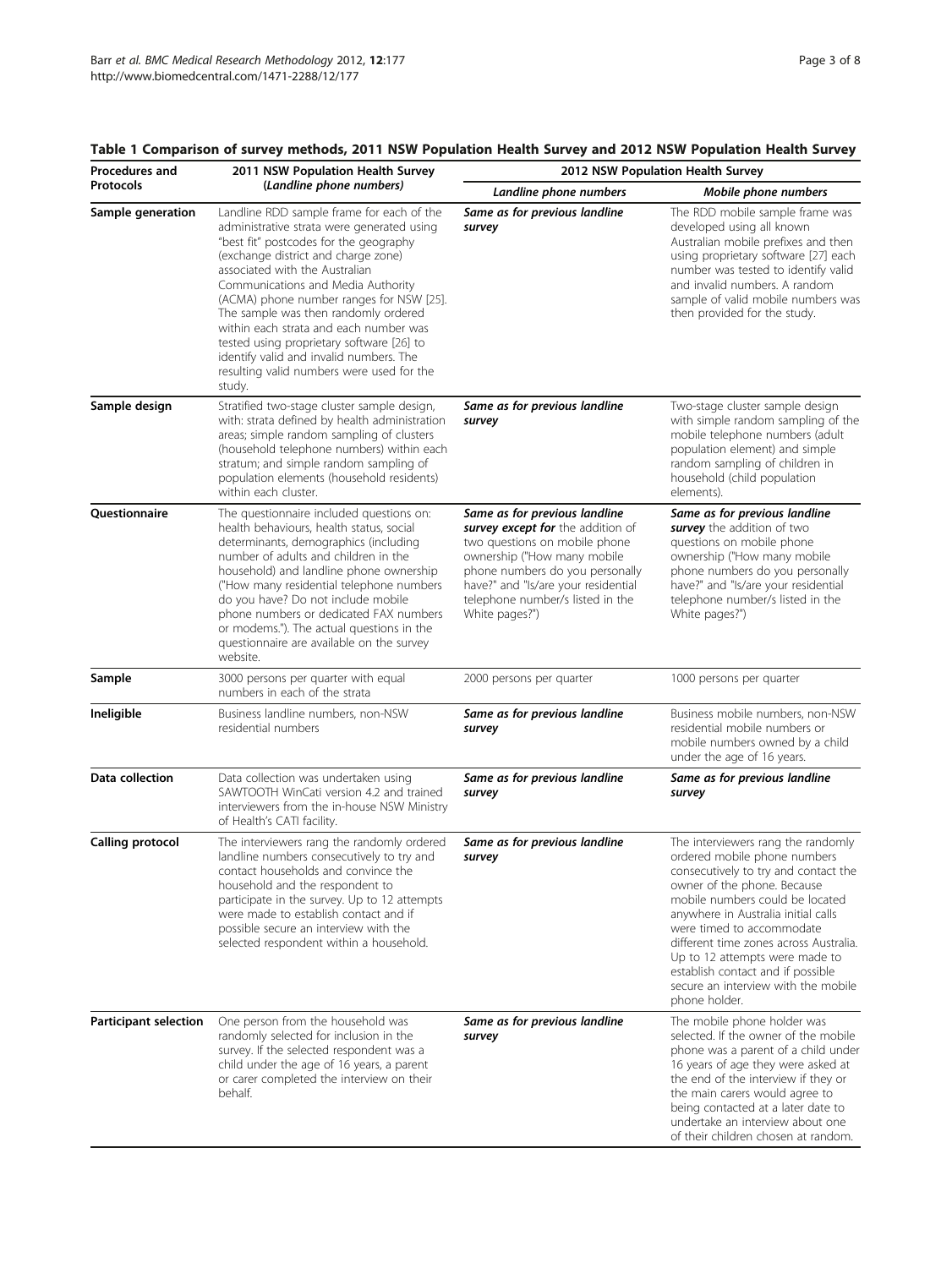Table 1 Comparison of survey methods, 2011 NSW Population Health Survey and 2012 NSW Population Health Survey (Continued)

| Weighting<br>(probability of<br>selection) | Adjust for differences in the probabilities of<br>selection among subjects (using household<br>size and number of landline phones in<br>household). | Same as for previous landline<br>survey except for the inclusion of<br>ratio of landline sample to landline<br>phone populations for each strata. | Adjust for differences in the<br>probabilities of selection among<br>subjects (using number of mobile<br>phones owned by respondent and<br>ratio of mobile phone sample to<br>mobile phone population and<br>number of children in the |
|--------------------------------------------|-----------------------------------------------------------------------------------------------------------------------------------------------------|---------------------------------------------------------------------------------------------------------------------------------------------------|----------------------------------------------------------------------------------------------------------------------------------------------------------------------------------------------------------------------------------------|
|                                            |                                                                                                                                                     |                                                                                                                                                   | household).                                                                                                                                                                                                                            |

surveys chapter of the AAPOR Cell Phone Task Force Report [[12\]](#page-7-0) using the latest ACMA figures for Australia (5% landline-only phone users, 19% mobile-only phone users, and 76% both mobile phone and landline phone users) [\[4\]](#page-7-0).

The productivity (phone numbers to get a contact, an eligible contact, and an interview) of the sample for each frame was examined. Call costs (including connection fee, if applicable) and interviewer costs (hourly rate multiplied by the calling time) for each sample frame were also calculated and presented as a cost per completed interview.

#### Demographic parameter comparisons

Interview data for the survey were downloaded. The data included a unique identifier, sample frame, strata, and responses to the health behaviours, health status and demographic questions. Demographic information from the mobile frame sample was compared to the landline frame sample using  $\chi^2$  tests. Demographic information from the mobile frame sample, landline frame sample, combined landline sample with the mobile-only sample (equivalent to a screening dual frame design) and the combined landline sample and mobile sample with appropriate overlap adjustment was compared to the NSW demographic profile from the 2011 census using  $\chi^2$  tests.

## Results

In the first quarter of 2012, 3395 interviews were completed with 2171 (63.9%) being from the landline frame of which 382 (17.6%) were landlines-only and 1224 (36.1%) being from the mobile frame of which 316 (25.8%) were mobile-only.

As shown in Table [2](#page-4-0), completed interviews from the mobile frame, compared to the landline frame, were slightly shorter (15.6 minutes v 17.2 minutes), cost 2.3 times more for each completed interview (\$74.42 v \$31.13) and required more telephone numbers to obtain a contact  $(2.1 \text{ v } 1.9)$ , eligible contact  $(10.5 \text{ v } 7.0)$  and an interview (14.4 v 9.8).

## Outcome rates

Levels of response, contact, cooperation and refusal rates, calculated as per AAPOR definitions, as shown in Table [2](#page-4-0) were similar between frames. Overall combined (with adjustment for the overlap) response, contact, cooperation and refusal rates were 33.1%, 65.1%, 72.2% and 17.4% respectively.

## Sample characteristics

Table [3](#page-5-0) shows respondent demographic profiles for the mobile frame (mobile-only, both and total), compared to the landline frame (landline-only, both and total). As shown in Table [3](#page-5-0) the demographic profile of the landline frame responders was significantly different to respondents: from the mobile frame who were mobile-only for age group ( $p < 0.001$ ), sex ( $p = 0.049$ ), Aboriginality ( $p = 0.049$ ), country of birth ( $p<0.001$ ), and marital status ( $p<0.001$ ); from the mobile frame who had both mobile and landline phones for age group  $(p<0.001)$  marital status  $(p=0.003)$ and income (p=0.001); from the mobile frame for age group ( $p<0.001$ ), country of birth ( $p<0.001$ ), marital status ( $p<0.001$ ) and income ( $p=0.01$ ).

Table [4](#page-6-0) shows respondent demographic profiles for the landline frame, mobile frame, the landline frame with the mobile-only respondents from the mobile frame, the combined frames (using  $\lambda=0.5$  as the compositing factor), and the NSW demographic profile from the 2011 census [[30](#page-7-0)].

As shown in Table [4](#page-6-0) the NSW demographic profile was significantly different to respondents: from the landline frame for age group  $(p<0.001)$ , sex  $(p=0.037)$ , country of birth ( $p=0.02$ ), marital status ( $p<0.001$ ) and income ( $p=0.015$ ); from the mobile frame for age group ( $p=0.03$ ) and income (p=0.04); from the landline frame plus mobile-only phone respondents for age group  $(p<0.001)$ , marital status ( $p=0.01$ ) and income ( $p=0.02$ ); and from the combined frame for age group (p=0.01).

## **Discussion**

When mobile phone numbers were included in the first quarter of 2012 into the NSWPHS using an overlapping dual-frame design, 3395 interviews were completed with just under two thirds from the landline frame and just over one from the mobile frame. Interviews that resulted from the mobile frame, compared to the landline frame, were slightly shorter, cost 2.3 times more for each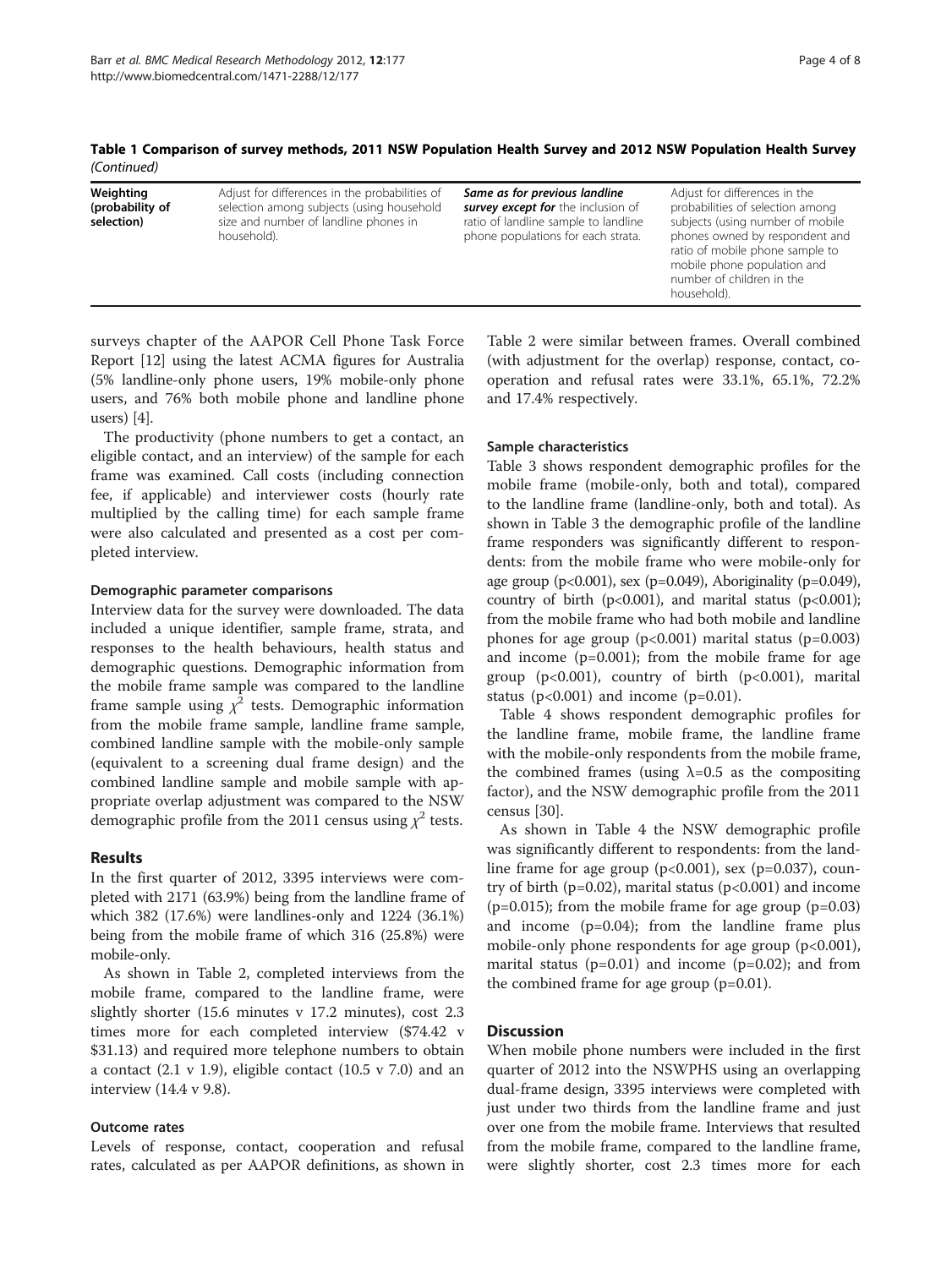## <span id="page-4-0"></span>Table 2 Call outcome information and rates for by sample frame and overall (combined)

|                                                                            | Landline frame | Mobile frame | Overall |
|----------------------------------------------------------------------------|----------------|--------------|---------|
| T=Total phone numbers used                                                 | 21350          | 17534        | 38884   |
| I=Complete Interviews (1.1)                                                | 2171           | 1224         | 3395    |
| Adults                                                                     | 1865           | 1085         | 2950    |
| Children                                                                   | 306            | 139          | 445     |
| P=Partial                                                                  | 0              | $\circ$      | 0       |
| R=Refusal and break off (2.1)                                              | 868            | 457          | 1325    |
| NC=Non Contact (2.2)                                                       | 660            | 238          | 898     |
| O=Other (2.0, 2.3)                                                         | 1163           | 767          | 1930    |
| e: estimated proportion of cases of unknown eligibility that are eligible. | 0.29           | 0.22         | 0.25    |
| UH=Unknown Household (3.1)                                                 | 4553           | 5450         | 10003   |
| UO=Unknown other (3.2-3.9)                                                 | $\mathbf 0$    | 0            | 0       |
| NE=Not eligible                                                            | 11935          | 9462         | 21397   |
| Fax data line (NE <sub>F</sub> )                                           | 1352           | 33           | 1385    |
| Non-working number or unusual tone (NE <sub>NW</sub> )                     | 2390           | 2637         | 5027    |
| Business, government office, or other organizations(NEB)                   | 8100           | 826          | 8926    |
| Not in NSW or mobile owned by child (mobile frame)(NE <sub>I</sub> )       | 93             | 5966         | 6059    |
| Survey length, collection costs and productivity                           |                |              |         |
| Average survey length (mins)                                               | 17.2           | 15.6         |         |
| Average call costs (per completed interview)                               | \$7.45         | \$38.90      |         |
| Average interviewer time costs (per completed interview)                   | \$23.68        | \$35.53      |         |
| Total average costs (call costs plus interviewer time costs)               | \$31.13        | \$74.42      |         |
| Telephone numbers used to get a contact: $T/(I+R+NE_I+NE_B)$               | 1.9            | 2.1          |         |
| Telephone numbers used to get an eligible contact: T/(I+R)                 | 7.0            | 10.5         |         |
| Telephone numbers used to get a completed interview: T/I                   | 9.8            | 14.4         |         |
| <b>Response Rates</b>                                                      |                |              |         |
| Response Rate 1: $I/(I+P) + (R+NC+O) + (UH+UO)$                            | 23.1%          | 15.0%        | 18.6%   |
| Response Rate 2: $(l+P)/(l+P) + (R+NC+O) + (UH+UO)$                        | 23.1%          | 15.0%        | 18.6%   |
| Response Rate 3: $I/((I+P) + (R+NC+O) + e(UH+UO))$                         | 35.1%          | 31.5%        | 33.1%   |
| Response Rate 4: (I+P)/((I+P) + (R+NC+O) + e(UH+UO))                       | 35.1%          | 31.5%        | 33.1%   |
| <b>Cooperation Rates</b>                                                   |                |              |         |
| Cooperation Rate 1: I/(I+P)+R+O)                                           | 51.7%          | 50.0%        | 50.7%   |
| Cooperation Rate 2: (I+P)/((I+P)+R+O))                                     | 51.7%          | 50.0%        | 50.7%   |
| Cooperation Rate 3: I/((I+P)+R))                                           | 71.4%          | 72.8%        | 72.2%   |
| Cooperation Rate 4: (I+P)/((I+P)+R))                                       | 71.4%          | 72.8%        | 72.2%   |
| <b>Refusal Rates</b>                                                       |                |              |         |
| Refusal Rate 1: $R/((I+P)+(R+NC+O)) + UH + UO)$                            | 9.2%           | 5.6%         | 7.2%    |
| Refusal Rate 2: $R/((I+P)+(R+NC+O)) + e(UH + UO))$                         | 14.0%          | 11.7%        | 12.8%   |
| Refusal Rate 3: R/((I+P)+(R+NC+O))                                         | 17.9%          | 17.0%        | 17.4%   |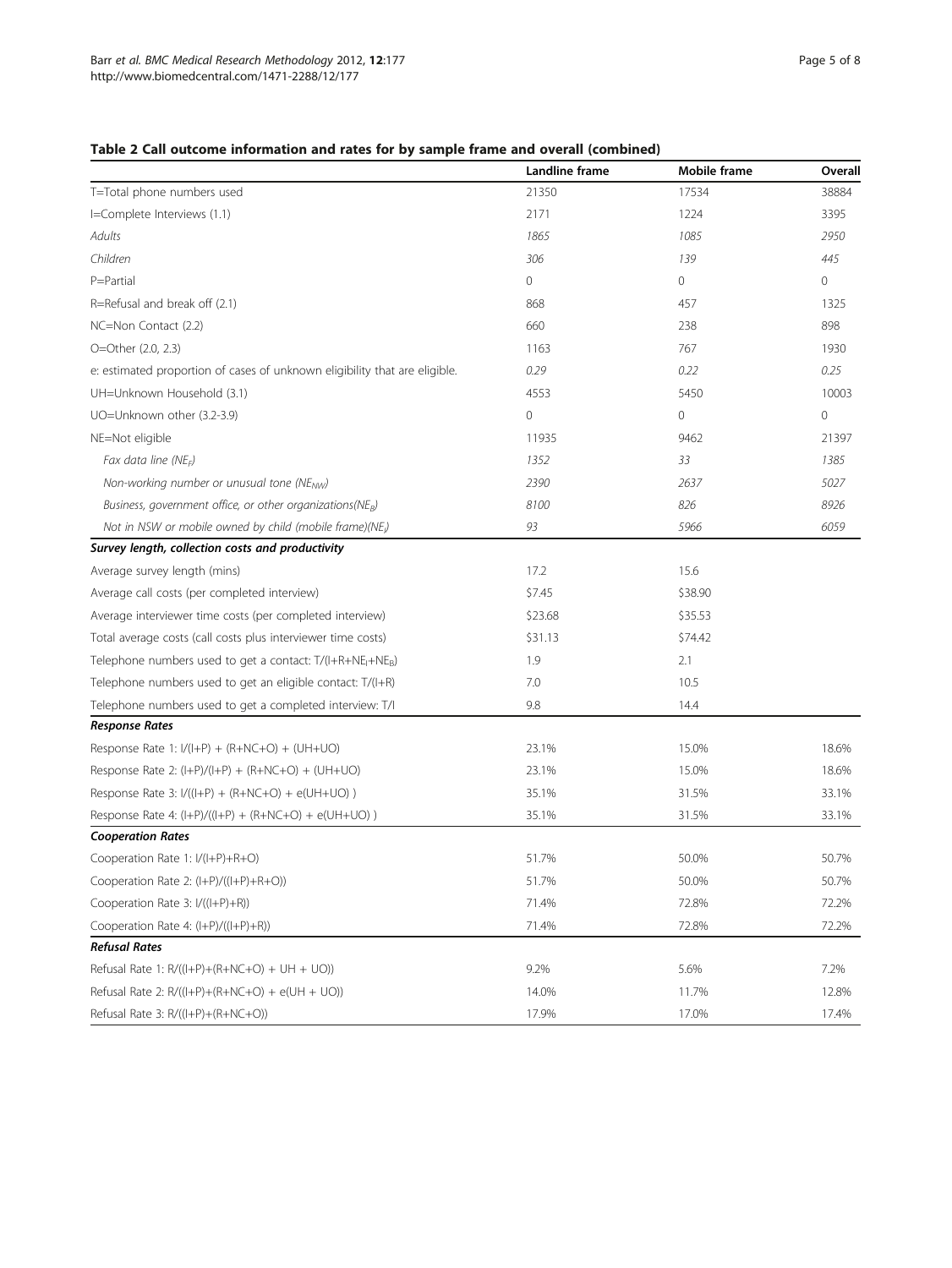<span id="page-5-0"></span>

| Table 2 Call outcome information and rates for by sample frame and overall (combined) (Continued) |  |  |
|---------------------------------------------------------------------------------------------------|--|--|
|---------------------------------------------------------------------------------------------------|--|--|

| <b>Contact Rates</b>                                    |       |       |       |
|---------------------------------------------------------|-------|-------|-------|
| Contact Rate 1: $(I+P)+R+O$ / $(I+P)+R+O+NC+$ (UH + UO) | 44.6% | 30.1% | 36.5% |
| Contact Rate 2: $(l+P)+R+O$ / $(l+P)+R+O+NC + e(UH+UO)$ | 68.0% | 62.9% | 65.1% |
| Contact Rate 3: $(l+P)+R+O$ / $(l+P)+R+O+NC$            | 86.4% | 91 1% | 89.1% |

Notes to Table 2: AAPOR Categories [[28\]](#page-7-0) are as follows: Interview ( $\eta$  = Complete interviews (1.1); Refusal (R) = Respondent refusal (2.112), Household refusal and break off (2.1); Non-contact (NC) = Respondent never available(2.2), away for duration of survey (2.21); Other (O) = Respondent physically or mentally unable to complete interview (2.32), Non-translated language(2.333), Other non-refusal : hang up said nothing/ terminated by interviewer/technical problems (2.3); Unknown Household (UH) = Engaged busy (3.12), No answer (3.13), always answering machine (3.14); Not eligible (NE) = Fax data line (4.2), Non-working number (4.3), unusual tone (4.31), Business, government office, other organizations (4.51), Non-eligible respondent: not in NSW/mobile owned/answered by child (4.7); Calculation of each rate for Overall = (R<sub>A</sub>\* (N<sub>a</sub>+λNab))+ (R<sub>B</sub> \* (N<sub>b</sub>+(1-λ)Nab)) where R frame rate; N population proportion; λ=overlap adjustment (set 0.5); <sub>A</sub> landline sample frame; B denotes mobile sample frame; a landline-only phone users; b mobile-only phone users; ab denotes both mobile phone and landline users.

completed interview and required more telephone numbers to obtain a contact, eligible contact and an interview. Response, contact and co-operation rates were similar between frames. Overall combined response, contact and cooperation rates were 33.1%, 65.1% and 72.2% respectively. As expected from previous research [[19-23\]](#page-7-0), the demographic profile of

the mobile-only phone respondents differed most (more that were young, males, Aboriginal and Torres Strait Islanders, overseas born and single) compared to the landline frame responders. The demographic profile of respondents from the two frames combined, with appropriate overlap adjusted, was most similar to the latest NSW population profile.

| Demographic group |                   |                           | Landline frame |                     |         |                     |         |                       |                    |                     |
|-------------------|-------------------|---------------------------|----------------|---------------------|---------|---------------------|---------|-----------------------|--------------------|---------------------|
|                   |                   | <b>Mobile</b><br>only (%) | p-value        | <b>Both</b><br>(% ) | p-value | <b>Total</b><br>(%) | p-value | Land-line<br>only (%) | <b>Both</b><br>(%) | <b>Total</b><br>(%) |
| Age groups        | $0 - 15$          | 8.5                       | < 0.001        | 12.3                | < 0.001 | 11.4                | < 0.001 | 6.0                   | 15.8               | 14.1                |
|                   | $16 - 24$         | 17.1                      |                | 10.8                |         | 12.4                |         | 0.5                   | 4.9                | 4.1                 |
|                   | $25 - 34$         | 41.8                      |                | 16.6                |         | 23.1                |         | 1.6                   | 6.4                | 5.6                 |
|                   | $35 - 44$         | 12.3                      |                | 16.0                |         | 15.0                |         | 5.2                   | $8.0\,$            | 7.6                 |
|                   | 45-54             | 10.1                      |                | 19.3                |         | 16.9                |         | 7.3                   | 14.3               | 13.0                |
|                   | 55-64             | 7.3                       |                | 14.9                |         | 12.9                |         | 16.8                  | 22.6               | 21.6                |
|                   | 65-74             | 2.5                       |                | 7.9                 |         | 6.5                 |         | 23.3                  | 17.3               | 18.4                |
|                   | 75-high           | 0.3                       |                | 2.2                 |         | 1.7                 |         | 39.3                  | 10.6               | 15.6                |
| Sex               | Male              | 48.4                      | 0.049          | 48.3                | 0.052   | 48.4                | 0.052   | 42.9                  | 38.0               | 38.9                |
|                   | Female            | 51.6                      |                | 51.7                |         | 51.6                |         | 57.1                  | 62.0               | 61.1                |
| Aboriginality     | Aboriginal        | 5.1                       | 0.049          | 1.8                 | 0.76    | 2.6                 | 0.78    | 2.4                   | 2.2                | 2.2                 |
|                   | Non-Aboriginal    | 94.9                      |                | 98.2                |         | 97.4                |         | 97.6                  | 97.8               | 97.8                |
| Country of birth  | Australia         | 60.8                      | < 0.001        | 79.4                | 1.00    | 64.9                | < 0.001 | 76.6                  | 80.1               | 79.4                |
|                   | Overseas          | 39.2                      |                | 20.6                |         | 35.1                |         | 23.4                  | 19.9               | 20.6                |
| Marital status    | Married           | 31.3                      | < 0.001        | 61.8                | 0.003   | 54.0                | < 0.001 | 45.3                  | 56.0               | 54.1                |
|                   | Widowed           | 1.9                       |                | 3.5                 |         | 3.1                 |         | 28.7                  | 10.5               | 13.7                |
|                   | Separated         | 3.5                       |                | 3.2                 |         | 3.3                 |         | 3.4                   | 4.1                | 4.0                 |
|                   | Divorced          | 7.4                       |                | 7.0                 |         | 7.1                 |         | 10.8                  | 12.6               | 12.3                |
|                   | Never married     | 55.8                      |                | 24.5                |         | 32.5                |         | 11.8                  | 16.8               | 15.9                |
| Income            | $<$ \$20,000      | 19.0                      | 0.32           | 9.9                 | 0.001   | 12.0                | 0.01    | 46.8                  | 19.7               | 24.0                |
|                   | \$20,001-\$40,000 | 14.7                      |                | 15.7                |         | 15.4                |         | 24.5                  | 18.9               | 19.8                |
|                   | \$40,001-\$60,000 | 16.8                      |                | 14.3                |         | 14.9                |         | 9.3                   | 16.2               | 15.1                |
|                   | \$60,001-\$80,000 | 14.2                      |                | 13.9                |         | 14.0                |         | 4.1                   | 11.5               | 10.4                |
|                   | \$80,000 plus     | 35.3                      |                | 46.3                |         | 43.7                |         | 15.2                  | 33.7               | 30.8                |

Notes: Chi-squared testing, setting the significance level of p<0.05, was used for the comparisons between the mobile phone frame (mobile-only, both and total) sample demographic categories and the total landline frame sample.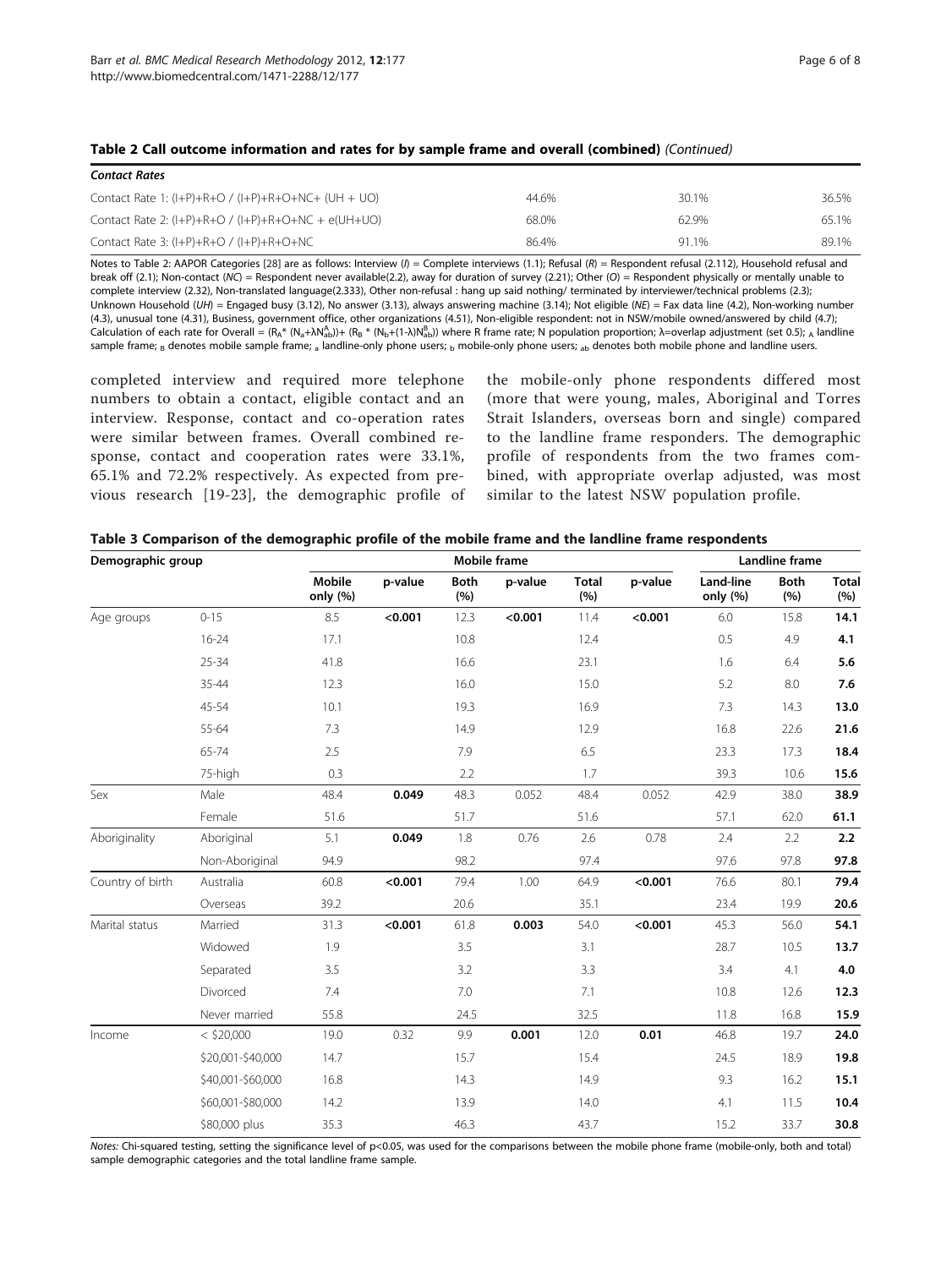| Demographic group |                   | Landline frame      |         | <b>Mobile frame</b> |         | Landline plus mobile only |         | Both frames combined # |         | 2011   |
|-------------------|-------------------|---------------------|---------|---------------------|---------|---------------------------|---------|------------------------|---------|--------|
|                   |                   | <b>Total</b><br>(%) | p-value | <b>Total</b><br>(%) | p-value | $\%$                      | p-value | $\%$                   | p-value | Census |
| Age groups        | $0 - 15$          | 14.1                | < 0.001 | 11.4                | 0.03    | 13.4                      | < 0.001 | 12.1                   | 0.01    | 20.5   |
|                   | $16 - 24$         | 4.1                 |         | 12.4                |         | 5.8                       |         | 7.3                    |         | 11.6   |
|                   | $25 - 34$         | 5.6                 |         | 23.1                |         | 10.2                      |         | 13.2                   |         | 13.6   |
|                   | 35-44             | 7.6                 |         | 15.0                |         | 8.2                       |         | 9.9                    |         | 14.1   |
|                   | 45-54             | 13.0                |         | 16.9                |         | 12.7                      |         | 13.4                   |         | 13.8   |
|                   | 55-64             | 21.6                |         | 12.9                |         | 19.8                      |         | 17.4                   |         | 11.7   |
|                   | 65-74             | 18.4                |         | 6.5                 |         | 16.4                      |         | 14.1                   |         | 7.8    |
|                   | 75-high           | 15.6                |         | 1.7                 |         | 13.5                      |         | 12.5                   |         | 6.9    |
| Sex               | Male              | 38.9                | 0.04    | 48.4                | 0.85    | 40.1                      | 0.07    | 42.8                   | 0.20    | 49.3   |
|                   | Female            | 61.1                |         | 51.6                |         | 59.9                      |         | 57.2                   |         | 50.7   |
| Aboriginality     | Aboriginal        | 2.2                 | 0.86    | 2.6                 | 0.94    | 2.6                       | 0.96    | 2.6                    | 0.96    | 2.5    |
|                   | Non-Aboriginal    | 97.8                |         | 97.4                |         | 97.4                      |         | 97.4                   |         | 97.5   |
| Country of birth  | Australia         | 79.4                | 0.02    | 64.9                | 0.42    | 77.1                      | 0.07    | 73.4                   | 0.30    | 68.6   |
|                   | Overseas          | 20.6                |         | 35.1                |         | 22.9                      |         | 26.6                   |         | 31.4   |
| Marital status    | Married           | 54.1                | < 0.001 | 54.0                | 0.76    | 51.3                      | 0.01    | 51.5                   | 0.08    | 49.4   |
|                   | Widowed           | 13.7                |         | 3.1                 |         | 12.2                      |         | 11.1                   |         | 5.8    |
|                   | Separated         | 4.0                 |         | 3.3                 |         | 3.9                       |         | 3.7                    |         | 3.1    |
|                   | Divorced          | 12.3                |         | 7.1                 |         | 11.7                      |         | 10.2                   |         | 8.3    |
|                   | Never married     | 15.9                |         | 32.5                |         | 20.9                      |         | 23.5                   |         | 33.4   |
| Income*           | $<$ \$20,000      | 24.0                | 0.02    | 12.0                | 0.04    | 23.4                      | 0.02    | 21.9                   | 0.05    | 13.7   |
|                   | \$20,001-\$40,000 | 19.8                |         | 15.4                |         | 19.2                      |         | 18.5                   |         | 19.8   |
|                   | \$40,001-\$60,000 | 15.1                |         | 14.9                |         | 15.3                      |         | 14.7                   |         | 16.9   |
|                   | \$60,001-\$80,000 | 10.4                |         | 14.0                |         | 10.8                      |         | 11.2                   |         | 19.8   |
|                   | \$80,000 plus     | 30.8                |         | 43.7                |         | 31.3                      |         | 33.7                   |         | 29.8   |

<span id="page-6-0"></span>Table 4 Sample comparisons to the latest population profile for NSW

Notes:  $*$  Calculation numbers for combined frame = ((S<sub>a</sub>+λS<sub>ab</sub>)+ (S<sub>b</sub>+(1-λ)S<sub>ab</sub>) where S =sample; λ=overlap adjustment (set to 0.5); <sub>A</sub> landline sample frame; <sub>B</sub> denotes mobile sample frame; <sub>a</sub> landline-only phone users; <sub>b</sub> mobile-only phone users; <sub>ab</sub> denotes both mobile phone and landline users.<br>\* Census income information was converted from weekly income to annual income

χ2 testing, setting the significance level of p<0.05, was used for the comparisons between the sample demographic categories and the population profile (2011 census).

The inclusion of the mobile phone number was logistically very challenging with the biggest challenge being the lack of geography on the mobile frame which resulted in more time and resources being spent on calling ineligible numbers (persons who reside outside NSW). The inclusion of mobile phone numbers in the NSWPHS however is still cost-effective because of the additional interviews that were conducted with young people, Aboriginal and Torres Strait Islanders and people who were born overseas resulting in a more representative sample. This however may not be the case for smaller states where the cost of excluding ineligible (out of state) persons may be prohibitive.

As this study is mainly descriptive there is a need to further examine if using a different overlap adjustment factors would have impacted on the results. Further work also needs to occur with the sample frame provider

to minimise the number of invalid and ineligible number (predominantly business numbers) to improve the efficiency of the data collection.

Early results are now becoming available from standalone surveys of the Australian population that are including mobile phone numbers using various designs [[31-33](#page-7-0)] and so we are slowly getting more experience in Australia on conducting RDD surveys with mobile phone augmentation. There is still a need for more detailed methodologies to be provided. So hopefully this study, and the work we are undertaking on weighting strategies for the NSWPHS and an examination of the impact of the design change on the time series, will contribute to a better understanding of how to conduct RDD surveys with mobile phone augmentation in Australia.